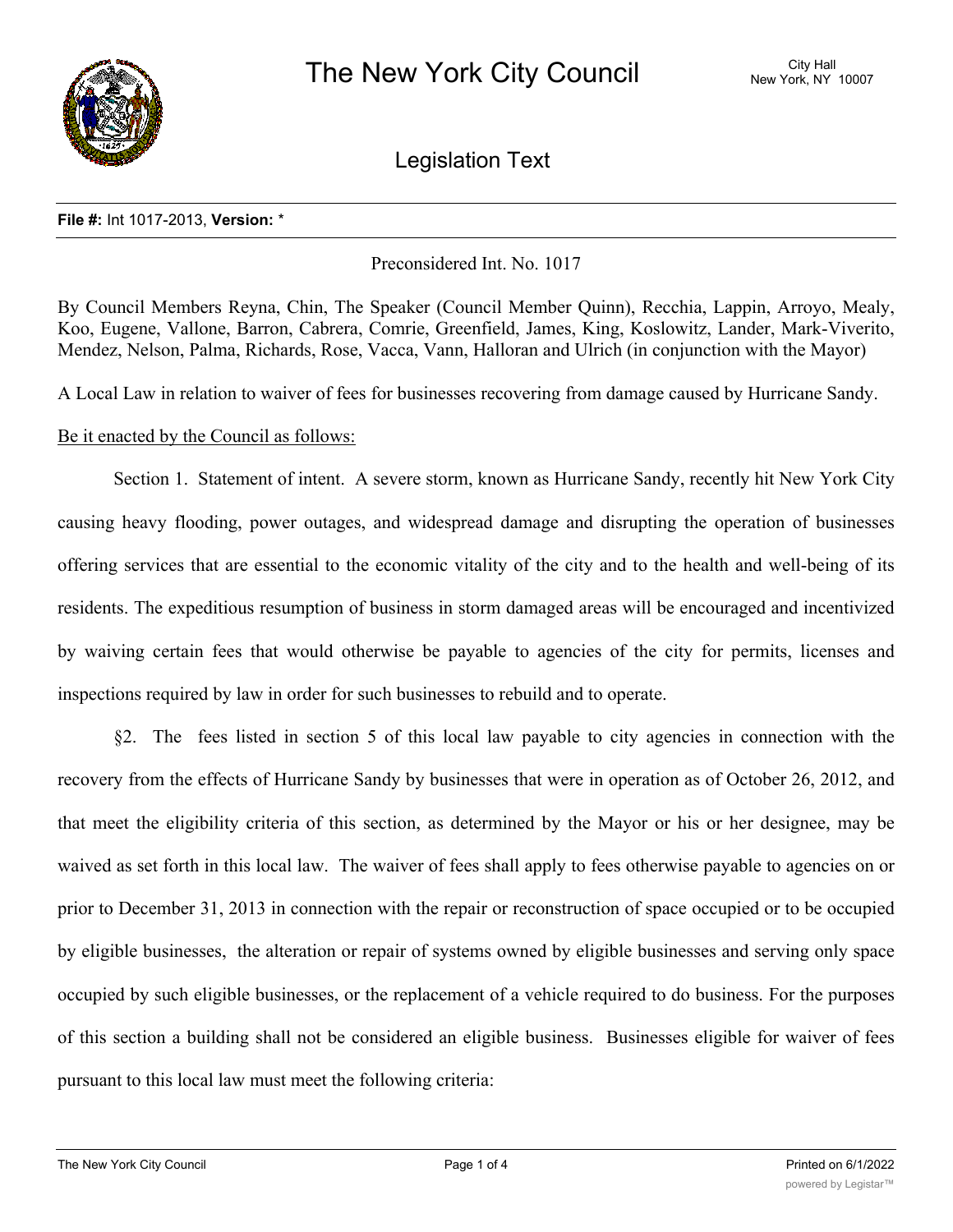## **File #:** Int 1017-2013, **Version:** \*

a. As of October 26, 2012, the business must (i) have been located in space that is in a building within the boundaries of a Disaster Recovery Area, as defined in section 4 of this local law; or (ii) have been located in a building that, after Hurricane Sandy, was assigned a red, yellow or green placard by the Department of Buildings; or (iii) have been a vehicle. b. On or prior to October 31, 2013 the owner of the business must apply to the mayor or his or her designee for a determination of eligibility for waiver of applicable fees pursuant to this local law on forms and in a manner to be prescribed by the mayor or his or her designee. The owner must submit written certification signed by such owner or such other documentation as may be required by the mayor or his or her designee, confirming that: (i) the space occupied by such business or the vehicle required for the operation of such business suffered substantial damage as a result of Hurricane Sandy that has interfered significantly with and that continues to interfere significantly with the operation of such business in the manner in which it operated prior to Hurricane Sandy; and (ii) the business currently occupies or intends to re-occupy space in the same building that it occupied prior to Hurricane Sandy or in a new building within the same Business Recovery Zone, or intends to replace a vehicle required for the operation of the business that was rendered inoperable as a result of Hurricane Sandy. §3. The owner of the business shall present the approved eligibility application to the applicable agency to obtain the fee waiver. The fee waiver may be granted only for eligible fees that would otherwise be payable by such business on or prior to December 31, 2013. An agency may refund fees paid by an eligible business after October 26, 2012 and prior to the effective date of this local law provided that an application for such refund is made to the agency on or prior to May 31, 2013.

§ 4. For the purposes of this local law the term Disaster Recovery Area means: a. The area within Hurricane Evacuation Zones A and B, as designated by the New York City Office of Emergency Management on the New York City Hurricane Zone Maps in effect as of October 26, 2012; or

b. The area within any Business Recovery Zone created by the Department of Small Business Services and delineated on maps published on such department's web site. §5. The following fees are eligible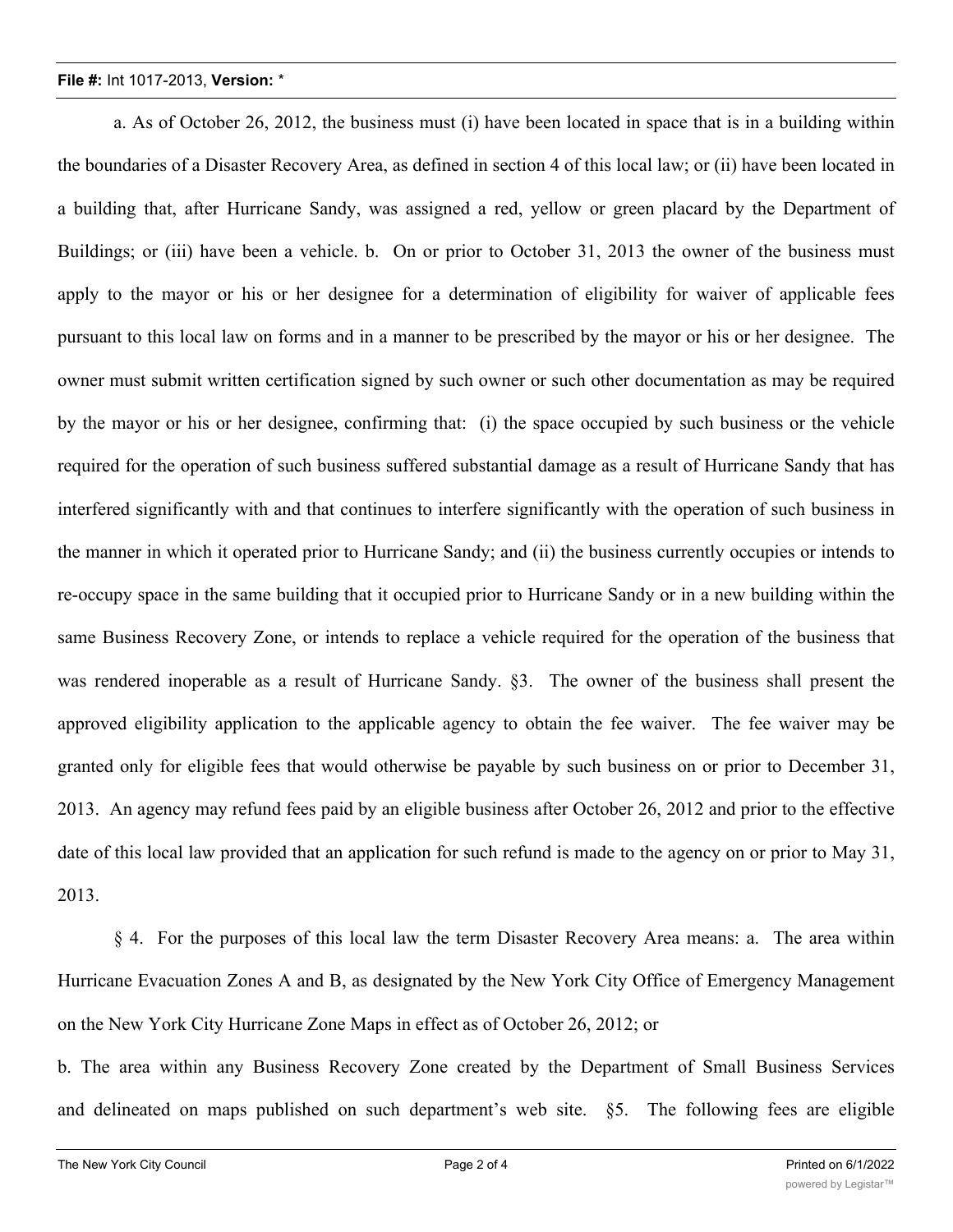for waiver pursuant to this local law: a. Department of Consumer Affairs. Fees required by Administrative Code  $\S$  20-314, and inspection fees required by Administrative Code  $\S$  20-250(c), Administrative Code  $\S 20-501(b)$  and 6 RCNY  $\S 2-362(m)(1)$ .

b. Department of Environmental Protection. Fees required by Administrative Code §§ 24-136, 24-137, 24-138, 24-139 and 24-140.

c. Department of Buildings. Application, permit and inspection fees required by Administrative Code § 28-112 for the following work: plumbing, scaffolds, sidewalk sheds, fences, signs, boilers, demolition, elevators, construction, limited alterations and after hours variances as well as fees required by Administrative Code § 27-3018 with respect to electrical work.

d. Fire Department.

(1) Fees required by New York City Fire Code Sections A03.1(3) and A03.1(37) with respect to the inspection and testing of liquid motor fuel dispensing system installations.

(2) Fees required by New York City Fire Code Section A03.1(20) with respect to acceptance testing of fire protection systems, including fire alarm systems, fire extinguishing systems and fire pumps.

(3) Fees required by New York City Fire Code Section A03.1(45) and fire department rule 3 RCNY § 4601-01(e) with respect to plan examinations applicable to review of design and installation documents for liquid motor fuel dispensing systems and fire protection systems.

e. Department of Small Business Services.

Fees required by 66 RCNY §4-01 with respect to waterfront construction work, equipment use permits, mooring permits, fill work permits and certificates of completion.

f. Department of Transportation.

Fees required by 34 RCNY § 2-03 with respect to street opening permits, building operations and construction activity permits, debris containers, sidewalk construction permits, vault permits and canopy permits.

g. Landmarks Preservation Commission.